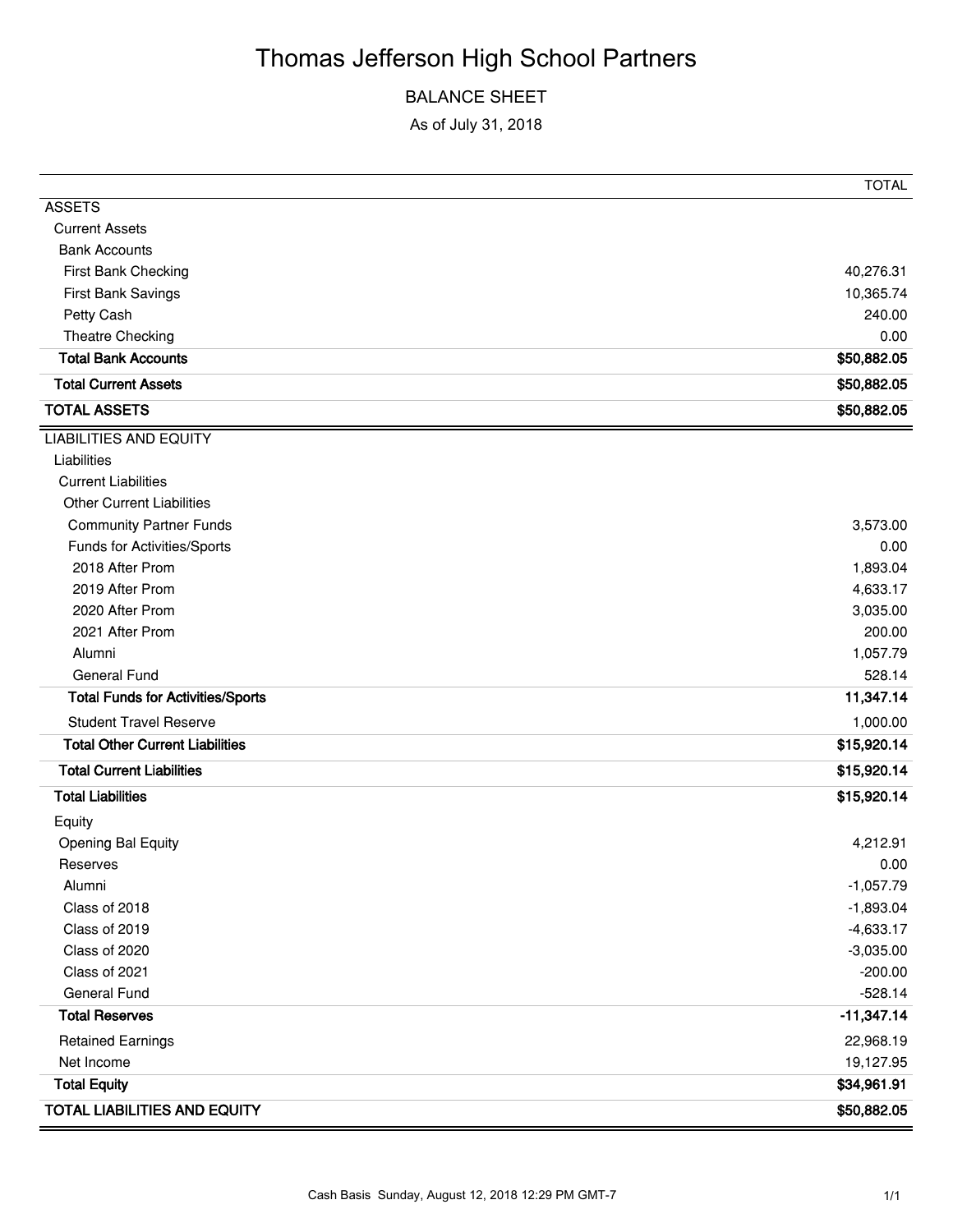# Thomas Jefferson High School Partners

PROFIT AND LOSS

August 2017 - July 2018

|                                                               | <b>AUG 2017</b>  | <b>SEP 2017</b> | <b>OCT 2017</b>  | <b>NOV 2017</b>  | <b>DEC 2017</b>  | <b>JAN 2018</b>  | FEB 2018     | MAR 2018          | APR 2018                   | MAY 2018     | <b>JUN 2018</b>   | JUL          | <b>TOTAL</b>                 |
|---------------------------------------------------------------|------------------|-----------------|------------------|------------------|------------------|------------------|--------------|-------------------|----------------------------|--------------|-------------------|--------------|------------------------------|
| Income                                                        |                  |                 |                  |                  |                  |                  |              |                   |                            |              |                   | 2018         |                              |
| 10% Fundraising                                               | 0.00             | 0.00            | 0.00             | 0.00             | 0.00             | 0.00             | 0.00         | 0.00              | 0.00                       | 0.00         | 0.00              | 0.00         | \$0.00                       |
| Class of 2018                                                 | 125.00           | 7.50            | 0.00             | 0.00             | 0.00             | 0.00             | 0.00         | 0.00              | 0.00                       | 0.00         | 0.00              | 0.00         | \$132.50                     |
| Class of 2019                                                 | 0.00             | 22.00           | 0.00             | 0.00             | 0.00             | 0.00             | 0.00         | 0.00              | 0.00                       | 0.00         | 0.00              | 0.00         | \$22.00                      |
| Class of 2020                                                 | 140.00           | 0.00            | 0.00             | 0.00             | 0.00             | 0.00             | 0.00         | 0.00              | 0.00                       | 0.00         | 0.00              | 0.00         | \$140.00                     |
| Football                                                      | 400.00           | 0.00            | 0.00             | 0.00             | 0.00             | 0.00             | 0.00         | 0.00              | 0.00                       | 0.00         | 0.00              | 0.00         | \$400.00                     |
| Theatre<br><b>Total 10% Fundraising</b>                       | 0.00<br>665.00   | 0.00<br>29.50   | 0.00<br>0.00     | 603.39<br>603.39 | 0.00<br>0.00     | 0.00<br>0.00     | 0.00<br>0.00 | 0.00<br>0.00      | 0.00<br>0.00               | 0.00<br>0.00 | 0.00<br>0.00      | 0.00<br>0.00 | \$603.39<br>\$1,297.89       |
| Art Fest                                                      | 0.00             | 0.00            | 0.00             | 0.00             | 0.00             | 0.00             | 0.00         | 0.00              | 0.00                       | 0.00         | 0.00              | 0.00         | \$0.00                       |
| <b>Book Fair</b>                                              | 0.00             | 0.00            | 0.00             | 0.00             | 960.00           | 0.00             | 0.00         | 0.00              | 0.00                       | 0.00         | 0.00              | 0.00         | \$960.00                     |
| <b>Booth Fees</b>                                             | 0.00             | 65.00           | 1,895.00         | 3,962.63         | 2,285.00         | 0.00             | 0.00         | 0.00              | 0.00                       | 0.00         | 0.00              | 0.00         | \$8,207.63                   |
| Food                                                          | 0.00             | 0.00            | 0.00             | 0.00             | 83.00            | 0.00             | 0.00         | 0.00              | 0.00                       | 0.00         | 0.00              | 0.00         | \$83.00                      |
| <b>Total Art Fest</b>                                         | 0.00             | 65.00           | 1,895.00         | 3,962.63         | 3,328.00         | 0.00             | 0.00         | 0.00              | 0.00                       | 0.00         | 0.00              | 0.00         | \$9,250.63                   |
| Class of 2017                                                 | 0.00             | 0.00            | 0.00             | 0.00             | 0.00             | 0.00             | 0.00         | 0.00              | 0.00                       | 0.00         | 0.00              | 0.00         | \$0.00                       |
| Donation                                                      | 0.00             | 0.00            | 0.00             | 0.00             | 0.00             | 0.00             | 0.00         | 0.00              | 0.00                       | 0.00         | 175.00            | 0.00         | \$175.00                     |
| Total Class of 2017                                           | 0.00             | 0.00            | 0.00             | 0.00             | 0.00             | 0.00             | 0.00         | 0.00              | 0.00                       | 0.00         | 175.00            | 0.00         | \$175.00                     |
| Class of 2018                                                 | 0.00             | 0.00            | 0.00             | 0.00             | 0.00             | 0.00             | 0.00         | 0.00              | 0.00                       | 0.00         | 0.00              | 0.00         | \$0.00                       |
| Donation<br>Fundraising                                       | 1,250.00<br>0.00 | 75.00<br>0.00   | 0.00<br>75.00    | 0.00<br>0.00     | 1,000.00<br>0.00 | 300.00<br>716.00 | 0.00<br>0.00 | 0.00<br>0.00      | 0.00<br>0.00               | 0.00<br>0.00 | 0.00<br>0.00      | 0.00<br>0.00 | \$2,625.00<br>\$791.00       |
| Total Class of 2018                                           | 1,250.00         | 75.00           | 75.00            | 0.00             | 1,000.00         | 1,016.00         | 0.00         | 0.00              | 0.00                       | 0.00         | 0.00              | 0.00         | \$3,416.00                   |
| Class of 2019                                                 | 0.00             | 0.00            | 0.00             | 0.00             | 0.00             | 0.00             | 0.00         | 0.00              | 0.00                       | 0.00         | 0.00              | 0.00         | \$0.00                       |
| Donation                                                      | 0.00             | 31.00           | 0.00             | 450.00           | 0.00             | 0.00             | 0.00         | 100.00            | 250.00                     | 70.00        | 0.00              | 0.00         | \$901.00                     |
| Fundraisers                                                   | 0.00             | 220.50          | 732.96           | 0.00             | 0.00             | 0.00             | 0.00         | 0.00              | 1,142.38                   | 0.00         | 0.00              | 0.00         | \$2,095.84                   |
| Merchandise Sales                                             | 0.00             | 165.00          | 0.00             | 0.00             | 22.00            | 0.00             | 0.00         | 0.00              | 0.00                       | 0.00         | 5.00              | 0.00         | \$192.00                     |
| Total Class of 2019                                           | 0.00             | 416.50          | 732.96           | 450.00           | 22.00            | 0.00             | 0.00         | 100.00            | 1,392.38                   | 70.00        | 5.00              | 0.00         | \$3,188.84                   |
| Class of 2020                                                 | 0.00             | 0.00            | 0.00             | 0.00             | 0.00             | 0.00             | 0.00         | 0.00              | 0.00                       | 0.00         | 0.00              | 0.00         | \$0.00                       |
| Donations                                                     | 1,400.00         | 0.00            | 0.00             | 0.00             | 500.00           | 0.00             | 0.00         | 0.00              | 0.00                       | 0.00         | 1,275.00          | 0.00         | \$3,175.00                   |
| Total Class of 2020                                           | 1,400.00         | 0.00            | 0.00             | 0.00             | 500.00           | 0.00             | 0.00         | 0.00              | 0.00                       | 0.00         | 1,275.00          | 0.00         | \$3,175.00                   |
| Class of 2021                                                 | 0.00             | 0.00            | 0.00             | 0.00             | 0.00             | 0.00             | 0.00         | 0.00              | 0.00                       | 0.00         | 0.00              | 0.00         | \$0.00                       |
| Donations<br>Total Class of 2021                              | 0.00<br>0.00     | 0.00<br>0.00    | 0.00<br>0.00     | 0.00<br>0.00     | 200.00<br>200.00 | 0.00<br>0.00     | 0.00<br>0.00 | 0.00<br>0.00      | 0.00<br>0.00               | 0.00<br>0.00 | 0.00<br>0.00      | 0.00<br>0.00 | \$200.00<br>\$200.00         |
| Donations                                                     | 0.00             | 345.00          | 305.00           | 700.00           | 490.00           | 0.00             | 230.00       | 0.00              | 50.00                      | 375.00       | 0.00              | 0.00         | \$2,495.00                   |
| AmazonSmile                                                   | 42.12            | 0.00            | 0.00             | 31.83            | 0.00             | 0.00             | 44.85        | 0.00              | 0.00                       | 36.46        | 0.00              | 0.00         | \$155.26                     |
| Challenge Day                                                 | 0.00             | 0.00            | 0.00             | 0.00             | 0.00             | 280.00           | 0.00         | 0.00              | 0.00                       | 0.00         | 0.00              | 0.00         | \$280.00                     |
| Grant                                                         | 10,000.00        | 0.00            | 0.00             | 0.00             | 6,000.00         | 0.00             | 0.00         | 0.00              | 0.00                       | 0.00         | 0.00              | 0.00         | \$16,000.00                  |
| <b>Special Events</b>                                         | 0.00             | 0.00            | 680.00           | 0.00             | 0.00             | 0.00             | 0.00         | 0.00              | 0.00                       | 0.00         | 0.00              | 0.00         | \$680.00                     |
| Theatre                                                       | 0.00             | 0.00            | 0.00             | 6,051.90         | 0.00             | 0.00             | 0.00         | 0.00              | 0.00                       | 0.00         | 0.00              | 0.00         | \$6,051.90                   |
| <b>Total Donations</b>                                        | 10,042.12        | 345.00          | 985.00           | 6,783.73         | 6,490.00         | 280.00           | 274.85       | 0.00              | 50.00                      | 411.46       | 0.00              | 0.00         | \$25,662.16                  |
| Football                                                      | 0.00             | 0.00            | 0.00             | 0.00             | 0.00             | 0.00             | 0.00         | 0.00              | 0.00                       | 0.00         | 0.00              | 0.00         | \$0.00                       |
| Donations<br><b>Total Football</b>                            | 4,000.00         | 0.00<br>0.00    | 0.00<br>0.00     | 0.00<br>0.00     | 0.00<br>0.00     | 0.00<br>0.00     | 0.00<br>0.00 | 0.00<br>0.00      | 0.00<br>0.00               | 0.00<br>0.00 | 0.00<br>0.00      | 0.00         | \$4,000.00                   |
|                                                               | 4,000.00         |                 |                  |                  |                  |                  |              |                   |                            |              |                   | 0.00         | \$4,000.00                   |
| Interest Income<br>King Soopers (Card Sales)                  | 0.25<br>0.00     | 0.28<br>5.00    | 0.25<br>30.00    | 0.25<br>45.00    | 0.26<br>35.00    | 0.29<br>0.00     | 0.24<br>0.00 | 0.27<br>10.00     | 0.71<br>0.00               | 0.85<br>0.00 | 0.91<br>5.00      | 0.85<br>0.00 | \$5.41<br>\$130.00           |
| King Soopers (Rebates)                                        | 1,096.00         | 296.50          | 321.50           | 328.00           | 487.25           | 437.77           | 736.41       | 350.75            | 406.25                     | 340.00       | 410.75            | 0.00         | \$5,211.18                   |
| Merchandise Sales                                             | 929.00           | 2,585.50        | 1,342.50         | 76.00            | 989.77           | 50.00            | 186.00       | 57.75             | 1,623.00                   | 154.00       | 1,499.48          | 0.00         | \$9,493.00                   |
| Miscellaneous                                                 | 0.00             | 0.00            | 0.00             | 0.00             | 0.00             | 0.00             | 0.00         | 0.00              | 0.00                       | 0.00         | 0.00              | 0.00         | \$0.00                       |
| <b>Silent Auction</b>                                         | 0.00             | 0.00            | 0.00             | 0.00             | 0.00             | 0.00             | 0.00         | 0.00              | 0.00                       | 0.00         | 0.00              | 0.00         | \$0.00                       |
| Online                                                        | 0.00             | 0.00            | 0.00             | 0.00             | 0.00             | 0.00             | 0.00         | 16,158.00         | 0.00                       | 0.00         | 0.00              | 0.00         | \$16,158.00                  |
| <b>Silent Auction Expenses</b><br><b>Total Silent Auction</b> | 0.00<br>0.00     | 0.00<br>0.00    | 0.00<br>0.00     | 0.00<br>0.00     | 0.00<br>0.00     | 0.00<br>0.00     | 0.00<br>0.00 | 0.00<br>16,158.00 | $-1,213.97$<br>$-1,213.97$ | 0.00<br>0.00 | 0.00<br>0.00      | 0.00<br>0.00 | $$ -1,213.97$<br>\$14,944.03 |
| Theatre Income                                                | 0.00             | 0.00            | 0.00             | 0.00             | 0.00             | 0.00             | 0.00         | 0.00              | 0.00                       | 0.00         | 0.00              | 0.00         | \$0.00                       |
| Admission                                                     | 0.00             | 0.00            | 1,455.40         | 0.00             | 0.00             | 0.00             | 5,355.60     | 245.00            | 0.00                       | 0.00         | 0.00              | 0.00         | \$7,056.00                   |
| Ads                                                           | 0.00             | 0.00            | 0.00             | 0.00             | 0.00             | 0.00             | 100.00       | 0.00              | 0.00                       | 0.00         | 0.00              | 0.00         | \$100.00                     |
| Donations                                                     | 0.00             | 0.00            | 2,282.55         | 0.00             | 0.00             | 0.00             | 0.00         | 0.00              | 0.00                       | 0.00         | 0.00              | 0.00         | \$2,282.55                   |
| Dues                                                          | 0.00             | 0.00            | 1,060.00         | 0.00             | 0.00             | 0.00             | 0.00         | 0.00              | 0.00                       | 0.00         | 0.00              | 0.00         | \$1,060.00                   |
| Fundraiser                                                    | 0.00             | 0.00            | 0.00             | 0.00             | 0.00             | 0.00             | 181.25       | 0.00              | 0.00                       | 0.00         | 0.00              | 0.00         | \$181.25                     |
| <b>Total Theatre Income</b>                                   | 0.00             | 0.00            | 4,797.95         | 0.00             | 0.00             | 0.00             | 5,636.85     | 245.00            | 0.00                       | 0.00         | 0.00              | 0.00         | \$10,679.80                  |
| <b>Total Income</b>                                           | \$19,382.37      | \$3,818.28      | \$10,180.16      | \$12,249.00      | \$13,052.28      | \$1,784.06       | \$6,834.35   | \$16,921.77       | \$2,258.37                 | \$976.31     | \$3,371.14 \$0.85 |              | \$90,828.94                  |
| Cost of Goods Sold                                            |                  |                 |                  |                  |                  |                  |              |                   |                            |              |                   |              |                              |
| 10% Fee<br>Class of 2018                                      | 0.00<br>125.00   | 0.00<br>7.50    | 0.00<br>0.00     | 0.00             | 0.00             | 0.00             | 0.00         | 0.00              | 0.00                       | 0.00         | 0.00<br>0.00      | 0.00<br>0.00 | \$0.00                       |
| Class of 2019                                                 | 0.00             | 22.00           | 0.00             | 0.00<br>0.00     | 0.00<br>0.00     | 0.00<br>0.00     | 0.00<br>0.00 | 0.00<br>0.00      | 0.00<br>0.00               | 0.00<br>0.00 | 0.00              | 0.00         | \$132.50<br>\$22.00          |
| Class of 2020                                                 | 140.00           | 0.00            | 0.00             | 0.00             | 0.00             | 0.00             | 0.00         | 0.00              | 0.00                       | 0.00         | 0.00              | 0.00         | \$140.00                     |
| Football                                                      | 400.00           | 0.00            | 0.00             | 0.00             | 0.00             | 0.00             | 0.00         | 0.00              | 0.00                       | 0.00         | 0.00              | 0.00         | \$400.00                     |
| Theatre                                                       | 0.00             | 0.00            | 0.00             | 603.39           | 0.00             | 0.00             | 0.00         | 0.00              | 0.00                       | 0.00         | 0.00              | 0.00         | \$603.39                     |
| Total 10% Fee                                                 | 665.00           | 29.50           | 0.00             | 603.39           | 0.00             | 0.00             | 0.00         | 0.00              | 0.00                       | 0.00         | 0.00              | 0.00         | \$1,297.89                   |
| Art Fest Costs                                                | 0.00             | 0.00            | 0.00             | 0.00             | 0.00             | 266.85           | 0.00         | 0.00              | 0.00                       | 0.00         | 0.00              | 0.00         | \$266.85                     |
| Food                                                          | 0.00             | 0.00            | 0.00             | 0.00             | 144.78           | 293.10           | 0.00         | 0.00              | 0.00                       | 0.00         | 0.00              | 0.00         | \$437.88                     |
| Supplies                                                      | 0.00             | 0.00            | 0.00             | 0.00             | 260.51           | 75.00            | 0.00         | 0.00              | 0.00                       | 0.00         | 0.00              | 0.00         | \$335.51                     |
| <b>Total Art Fest Costs</b>                                   | 0.00             | 0.00            | 0.00             | 0.00             | 405.29           | 634.95           | 0.00         | 0.00              | 0.00                       | 0.00         | 0.00              | 0.00         | \$1,040.24                   |
| <b>Fundraising Costs</b><br><b>Bus Shelter</b>                | 0.00<br>0.00     | 0.00<br>0.00    | 0.00<br>4,000.00 | 0.00<br>0.00     | 0.00<br>5,400.00 | 0.00<br>2,517.00 | 0.00<br>0.00 | 0.00<br>0.00      | 0.00<br>200.00             | 0.00<br>0.00 | 0.00<br>2,150.00  | 0.00<br>0.00 | \$0.00<br>\$14,267.00        |
| <b>Total Fundraising Costs</b>                                | 0.00             | 0.00            | 4,000.00         | 0.00             | 5,400.00         | 2,517.00         | 0.00         | 0.00              | 200.00                     | 0.00         | 2,150.00          | 0.00         | \$14,267.00                  |
| King Soopers Cards                                            | 0.00             | 0.00            | 500.00           | 0.00             | 0.00             | 0.00             | 0.00         | 0.00              | 0.00                       | 0.00         | 0.00              | 0.00         | \$500.00                     |
| Logo Merchandise                                              | 0.00             | 0.00            | 0.00             | 6,425.00         | 0.00             | 0.00             | 0.00         | 900.00            | 2,050.00                   | 0.00         | 0.00              | 0.00         | \$9,375.00                   |
| Partners                                                      | 0.00             | 507.78          | 0.00             | 0.00             | 0.00             | 0.00             | 0.00         | 0.00              | 0.00                       | 0.00         | 0.00              | 0.00         | \$507.78                     |
| <b>Total Logo Merchandise</b>                                 | 0.00             | 507.78          | 0.00             | 6,425.00         | 0.00             | 0.00             | 0.00         | 900.00            | 2,050.00                   | 0.00         | 0.00              | 0.00         | \$9,882.78                   |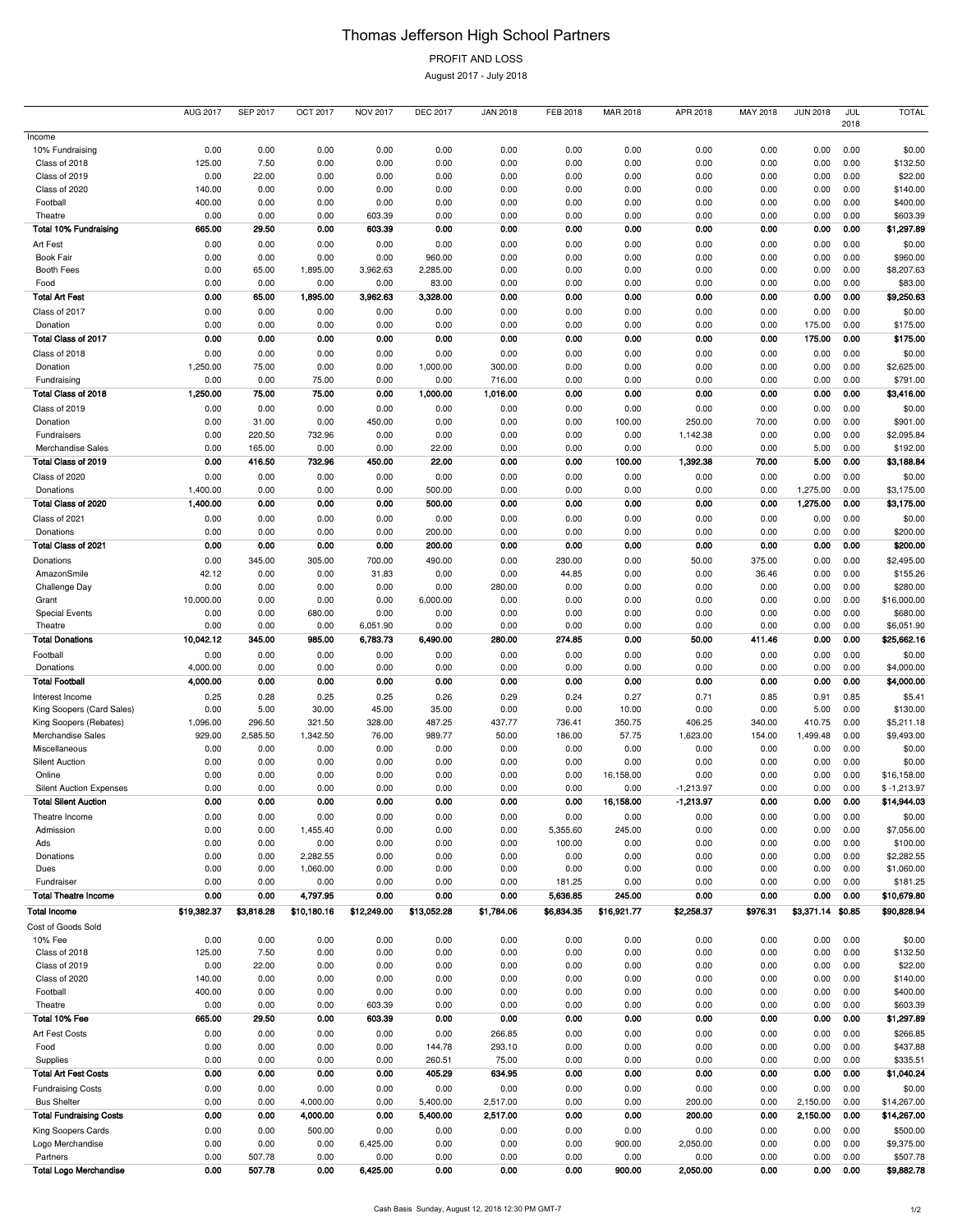|                                   | <b>AUG 2017</b> | <b>SEP 2017</b> | <b>OCT 2017</b> | <b>NOV 2017</b> | <b>DEC 2017</b> | <b>JAN 2018</b> | FEB 2018      | MAR 2018    | APR 2018       | MAY 2018      | <b>JUN 2018</b>   | JUL<br>2018 | <b>TOTAL</b> |
|-----------------------------------|-----------------|-----------------|-----------------|-----------------|-----------------|-----------------|---------------|-------------|----------------|---------------|-------------------|-------------|--------------|
| <b>Square Costs</b>               | 0.00            | 42.57           | 0.00            | 2.50            | 40.83           | 0.00            | 12.36         | 0.00        | 40.05          | 19.35         | 25.80             | 0.00        | \$183.46     |
| Art Fest                          | 0.00            | 2.19            | 61.03           | 134.17          | 69.09           | 0.00            | 0.00          | 0.00        | 0.00           | 0.00          | 0.00              | 0.00        | \$266.48     |
| <b>Challenge Day</b>              | 0.00            | 0.00            | 0.00            | 0.00            | 0.00            | 10.52           | 0.00          | 0.00        | 0.00           | 0.00          | 0.00              | 0.00        | \$10.52      |
| Class of 2019                     | 0.00            | 3.36            | 0.00            | 0.00            | 0.00            | 0.00            | 0.00          | 3.20        | 8.45           | 3.54          | 0.00              | 0.00        | \$18.55      |
| Partners                          | 19.57           | 15.06           | 41.69           | 0.00            | 0.00            | 0.00            | 0.00          | 0.00        | 0.00           | 0.00          | 0.00              | 0.00        | \$76.32      |
| <b>Total Square Costs</b>         | 19.57           | 63.18           | 102.72          | 136.67          | 109.92          | 10.52           | 12.36         | 3.20        | 48.50          | 22.89         | 25.80             | 0.00        | \$555.33     |
| <b>Theatre Expenses</b>           | 0.00            | 0.00            | 0.00            | 0.00            | 0.00            | 0.00            | 0.00          | 0.00        | 0.00           | 0.00          | 0.00              | 0.00        | \$0.00       |
| Adobe Photograph Plan             | 9.99            | 9.99            | 39.96           | 0.00            | 0.00            | 0.00            | 0.00          | 0.00        | 0.00           | 0.00          | 0.00              | 0.00        | \$59.94      |
| Advertising                       | 0.00            | 0.00            | 0.00            | 100.74          | 0.00            | 0.00            | 0.00          | 0.00        | 16.09          | 0.00          | 0.00              | 0.00        | \$116.83     |
| Custume                           | 0.00            | 0.00            | 246.99          | 0.00            | 0.00            | 53.97           | 204.57        | 0.00        | 0.00           | 0.00          | 0.00              | 0.00        | \$505.53     |
| Food                              | 0.00            | 0.00            | 677.31          | 0.00            | 0.00            | 195.86          | 200.35        | 0.00        | 0.00           | 0.00          | 0.00              | 0.00        | \$1,073.52   |
| <b>Fund Raiser Costs</b>          | 0.00            | 0.00            | 0.00            | 0.00            | 0.00            | 0.00            | 0.00          | 0.00        | 7,586.73       | 0.00          | 0.00              | 0.00        | \$7,586.73   |
| Makeup                            | 0.00            | 0.00            | 380.55          | 300.00          | 0.00            | 0.00            | 697.43        | 0.00        | 0.00           | 0.00          | 0.00              | 0.00        | \$1,377.98   |
| Set Design                        | 0.00            | 0.00            | 737.78          | 500.00          | 0.00            | 129.74          | 4,594.06      | 0.00        | 0.00           | 0.00          | 0.00              | 0.00        | \$5,961.58   |
| Supplies                          | 0.00            | 0.00            | 170.00          | 0.00            | 0.00            | 0.00            | 0.00          | 0.00        | 0.00           | 0.00          | 0.00              | 0.00        | \$170.00     |
| <b>Total Theatre Expenses</b>     | 9.99            | 9.99            | 2,252.59        | 900.74          | 0.00            | 379.57          | 5,696.41      | 0.00        | 7,602.82       | 0.00          | 0.00              | 0.00        | \$16,852.11  |
| <b>Total Cost of Goods Sold</b>   | \$694.56        | \$610.45        | \$6,855.31      | \$8,065.80      | \$5,915.21      | \$3,542.04      | \$5,708.77    | \$903.20    | \$9,901.32     | \$22.89       | \$2,175.80        | \$0.00      | \$44,395.35  |
| <b>GROSS PROFIT</b>               | \$18,687.81     | \$3,207.83      | \$3,324.85      | \$4,183.20      | \$7,137.07      | $$ -1,757.98$   | \$1,125.58    | \$16,018.57 | $$ -7,642.95$  | \$953.42      | \$1,195.34 \$0.85 |             | \$46,433.59  |
| Expenses                          |                 |                 |                 |                 |                 |                 |               |             |                |               |                   |             |              |
| <b>Activity Grants</b>            | 875.00          | 0.00            | 0.00            | 0.00            | 0.00            | 0.00            | 1,000.00      | $-1,000.00$ | 0.00           | 0.00          | 0.00              | 0.00        | \$875.00     |
| <b>Administrator Grants</b>       | 0.00            | 0.00            | 0.00            | 0.00            | 0.00            | 0.00            | 0.00          | 0.00        | 0.00           | 0.00          | 0.00              | 0.00        | \$0.00       |
| Challenge Day                     | 0.00            | 0.00            | 0.00            | 0.00            | 0.00            | 0.00            | 0.00          | 0.00        | 62.37          | 0.00          | 0.00              | 0.00        | \$62.37      |
| <b>Total Administrator Grants</b> | 0.00            | 0.00            | 0.00            | 0.00            | 0.00            | 0.00            | 0.00          | 0.00        | 62.37          | 0.00          | 0.00              | 0.00        | \$62.37      |
| Advertising                       | 0.00            | 0.00            | 0.00            | 350.00          | 0.00            | 0.00            | 0.00          | 0.00        | 250.00         | 0.00          | 0.00              | 0.00        | \$600.00     |
| <b>Bank Charges</b>               | 2.00            | 2.00            | 2.00            | 2.00            | 2.00            | 2.00            | 2.59          | 2.00        | 22.65          | 0.00          | 0.00              | 0.00        | \$39.24      |
| Fall Clean Up Expenses            | 134.38          | 0.00            | 0.00            | 0.00            | 0.00            | 0.00            | 0.00          | 0.00        | 0.00           | 0.00          | 0.00              | 0.00        | \$134.38     |
| Fees & Licenses                   | 0.00            | 0.00            | 0.00            | 0.00            | 0.00            | 0.00            | 0.00          | 0.00        | 0.00           | 0.00          | 171.07            | 0.00        | \$171.07     |
| Freshman BBQ                      | 355.28          | 0.00            | 0.00            | 0.00            | 0.00            | 0.00            | 0.00          | 0.00        | 0.00           | 0.00          | 0.00              | 0.00        | \$355.28     |
| Hospitality                       | 0.00            | 96.21           | 0.00            | 0.00            | 64.68           | 0.00            | 0.00          | 54.32       | 0.00           | 0.00          | 0.00              | 0.00        | \$215.21     |
| Insurance                         | 0.00            | 0.00            | 0.00            | 0.00            | 0.00            | 0.00            | 0.00          | 0.00        | 0.00           | 0.00          | 0.00              | 0.00        | \$0.00       |
| <b>General Liability</b>          | 0.00            | 0.00            | 0.00            | 197.50          | 0.00            | 0.00            | 202.50        | 0.00        | 0.00           | 0.00          | 0.00              | 0.00        | \$400.00     |
| <b>Total Insurance</b>            | 0.00            | 0.00            | 0.00            | 197.50          | 0.00            | 0.00            | 202.50        | 0.00        | 0.00           | 0.00          | 0.00              | 0.00        | \$400.00     |
| Miscellaneous Expense             | 0.00            | 0.00            | 0.00            | 0.00            | 0.00            | 0.00            | 0.00          | 0.00        | 0.00           | 0.00          | 0.00              | 0.00        | \$0.00       |
| Mr. TJ Expenses                   | 0.00            | 0.00            | 0.00            | 0.00            | 0.00            | 0.00            | 0.00          | 0.00        | 381.21         | 0.00          | 0.00              | 0.00        | \$381.21     |
| <b>Student Activity Expenses</b>  | 2,683.61        | 915.00          | 1,731.32        | 0.00            | 200.00          | 0.00            | 1,382.88      | 350.00      | 2,737.00       | 3,634.78      | 0.00              | 0.00        | \$13,634.59  |
| Supplies                          | 126.01          | 0.00            | 801.86          | 0.00            | 0.00            | 0.00            | 0.00          | 0.00        | 0.00           | 0.00          | 0.00              | 0.00        | \$927.87     |
| <b>Teacher Appreciation</b>       | 0.00            | 0.00            | 0.00            | 0.00            | 0.00            | 611.32          | 0.00          | 0.00        | 390.17         | 722.59        | 71.79             | 0.00        | \$1,795.87   |
| <b>Teacher Grants</b>             | 0.00            | 0.00            | 0.00            | 500.00          | 0.00            | 900.00          | 0.00          | 1,000.00    | 0.00           | 5,284.00      | 0.00              | 0.00        | \$7,684.00   |
| Theatre                           | 0.00            | 0.00            | 0.00            | 0.00            | 0.00            | 0.00            | 0.00          | 0.00        | 0.00           | 0.00          | 0.00              | 0.00        | \$0.00       |
| Custume                           | 0.00            | 0.00            | 0.00            | 0.00            | 0.00            | 0.00            | 29.55         | 0.00        | 0.00           | 0.00          | 0.00              | 0.00        | \$29.55      |
| <b>Total Theatre</b>              | 0.00            | 0.00            | 0.00            | 0.00            | 0.00            | 0.00            | 29.55         | 0.00        | 0.00           | 0.00          | 0.00              | 0.00        | \$29.55      |
| <b>Total Expenses</b>             | \$4,176.28      | \$1,013.21      | \$2,535.18      | \$1,049.50      | \$266.68        | \$1,513.32      | \$2,617.52    | \$406.32    | \$3,843.40     | \$9,641.37    | \$242.86 \$0.00   |             | \$27,305.64  |
| NET OPERATING INCOME              | \$14,511.53     | \$2,194.62      | \$789.67        | \$3,133.70      | \$6,870.39      | $$ -3,271.30$   | $$ -1,491.94$ | \$15,612.25 | $$ -11,486.35$ | $$ -8,687.95$ | \$952.48 \$0.85   |             | \$19,127.95  |
| <b>NET INCOME</b>                 | \$14,511.53     | \$2,194.62      | \$789.67        | \$3,133.70      | \$6,870.39      | $$ -3,271.30$   | $$ -1,491.94$ | \$15,612.25 | $$ -11,486.35$ | $$ -8,687.95$ | \$952.48 \$0.85   |             | \$19,127.95  |
|                                   |                 |                 |                 |                 |                 |                 |               |             |                |               |                   |             |              |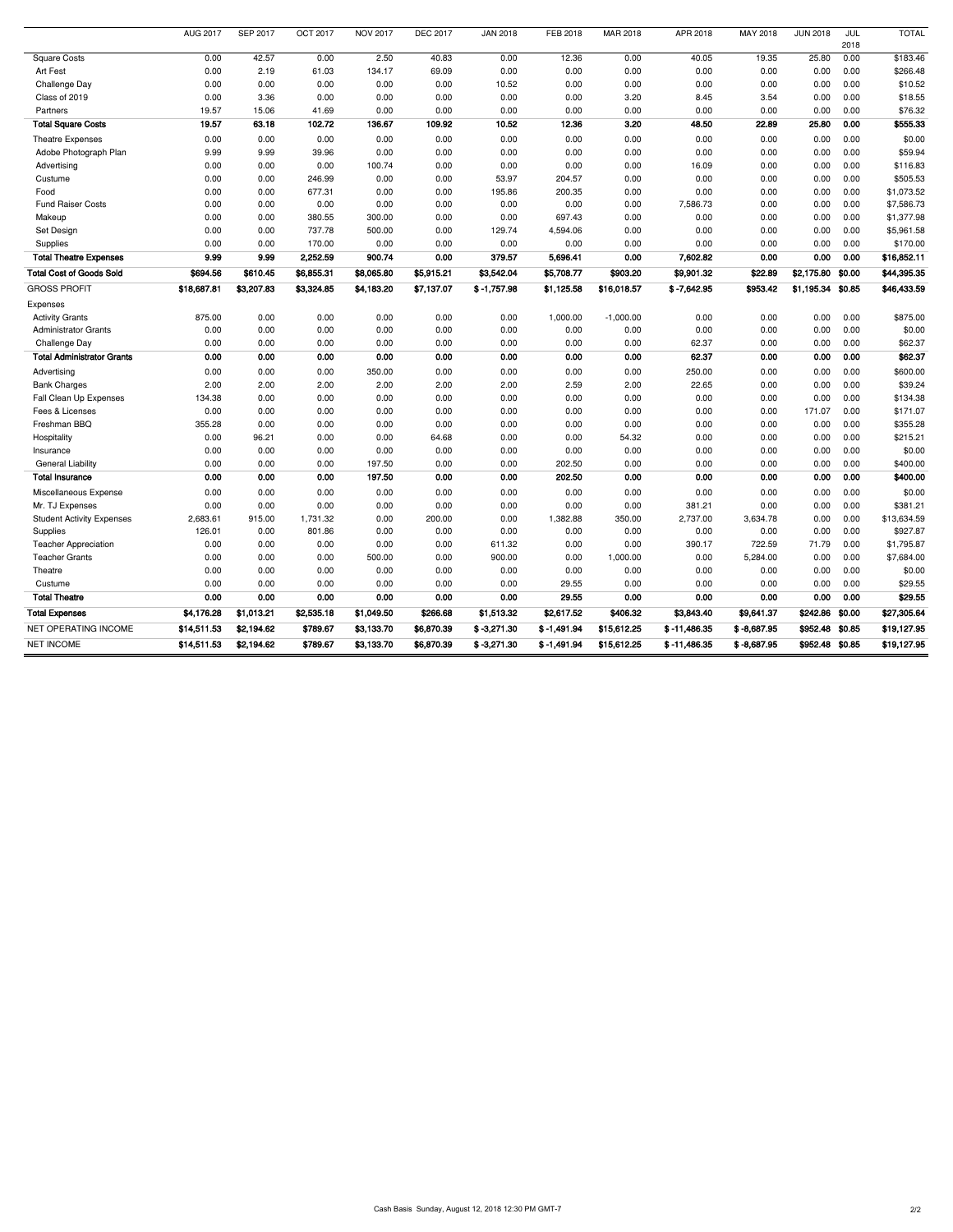## Thomas Jefferson High School Parent Partners

| <b>TJP Financial Summary -</b>               | Thomas Jenerson Engli School Farent Farthers<br>July 31, 2018 |                          |                          |                         |                                              |
|----------------------------------------------|---------------------------------------------------------------|--------------------------|--------------------------|-------------------------|----------------------------------------------|
| <b>Balance Sheet -</b>                       |                                                               |                          |                          |                         |                                              |
| <b>TJP Checking</b>                          | \$40,276.31                                                   |                          |                          |                         |                                              |
| <b>TJP Savings</b>                           | $\overline{$}$ 10,365.74                                      |                          |                          |                         |                                              |
| <b>Theatre Checking</b>                      | \$                                                            |                          |                          |                         |                                              |
| Petty Cash                                   | \$<br>240.00                                                  |                          |                          |                         |                                              |
| <b>Total Cash</b>                            |                                                               |                          | \$50,882.05              |                         |                                              |
|                                              |                                                               |                          |                          |                         |                                              |
| Less:                                        |                                                               |                          |                          |                         | Notes                                        |
| <b>Community Partner Funds</b>               |                                                               | \$                       | 3,573                    |                         |                                              |
| <b>Travel Reserve</b>                        |                                                               | \$                       | 1,000                    |                         | Replenished Travel Fund - Board approved     |
| Due to Activities/Sports/Clubs               |                                                               | \$                       | 11,347                   |                         | See Current Liabilities for Breakout         |
|                                              |                                                               |                          |                          |                         |                                              |
| Subtotal                                     |                                                               | \$                       | 15,920                   |                         |                                              |
|                                              |                                                               |                          |                          |                         |                                              |
| Due to TJ Theatre                            |                                                               | \$                       | $\sim$                   |                         | Closed Theatre Account and transferred to TJ |
| Due to Other Programs                        |                                                               | \$                       | 15,920                   |                         |                                              |
| <b>Available to TJP</b>                      |                                                               |                          | 34,962                   |                         |                                              |
|                                              |                                                               |                          |                          |                         |                                              |
| Less: Reserve Requirement                    |                                                               | \$                       | 6,000                    |                         |                                              |
| <b>Available for Distribution / Expenses</b> |                                                               | \$                       | 28,962                   |                         |                                              |
|                                              |                                                               |                          |                          |                         |                                              |
| Other Discussion Items / Notes:              |                                                               |                          |                          |                         |                                              |
| Parent Partners - Logo Merchandise Sales     |                                                               |                          |                          |                         |                                              |
| <b>Book Fair</b>                             |                                                               |                          |                          |                         |                                              |
| Art Fest - Booth Fees                        |                                                               |                          |                          |                         |                                              |
| Art Fest - Food                              |                                                               |                          |                          |                         |                                              |
| Amazon Smile                                 |                                                               |                          |                          |                         |                                              |
| <b>Online Auction Expenses</b>               |                                                               |                          |                          |                         |                                              |
| Donations                                    |                                                               |                          |                          |                         |                                              |
| <b>Merchandise Sales</b>                     |                                                               |                          |                          |                         |                                              |
| COGs                                         | Square                                                        |                          |                          |                         |                                              |
|                                              |                                                               |                          |                          |                         | # of Cards \$ Amount<br>Rebate (5%)          |
| Misc - King Soopers                          |                                                               |                          |                          | Aug                     | \$5,805<br>\$290                             |
|                                              |                                                               |                          |                          | Sep                     | \$5,930<br>\$297                             |
|                                              |                                                               |                          |                          | Oct                     | \$6,430<br>\$322                             |
|                                              |                                                               |                          |                          | Nov                     | \$6,550<br>\$328                             |
|                                              |                                                               |                          |                          | Dec                     | \$9,745<br>\$487                             |
|                                              |                                                               |                          |                          | Jan                     | \$8,755<br>\$438                             |
|                                              |                                                               |                          |                          |                         |                                              |
|                                              |                                                               |                          |                          | Feb                     | \$736<br>\$14,728                            |
|                                              |                                                               |                          |                          | Mar                     | \$351<br>\$7,015                             |
|                                              |                                                               |                          |                          | Apr                     | \$8,125<br>\$406                             |
|                                              |                                                               |                          |                          | May                     | \$6,800<br>\$340                             |
|                                              |                                                               |                          |                          | Jun                     | \$8,220<br>\$411                             |
|                                              |                                                               |                          | 50.00                    |                         | \$4,405                                      |
| <b>Total Event Sales</b>                     |                                                               |                          |                          |                         |                                              |
|                                              |                                                               |                          |                          |                         |                                              |
| King Soopers Cards                           |                                                               | $\overline{\mathcal{S}}$ | $\overline{\phantom{a}}$ | cards sold in the month |                                              |
|                                              |                                                               |                          |                          |                         |                                              |
| <b>Bus Shelter</b><br><b>Fully Paid</b>      |                                                               |                          |                          |                         |                                              |
|                                              |                                                               |                          |                          |                         |                                              |
|                                              |                                                               |                          |                          |                         |                                              |
|                                              |                                                               |                          |                          |                         |                                              |
| <b>Miscellaneous</b>                         |                                                               |                          |                          |                         |                                              |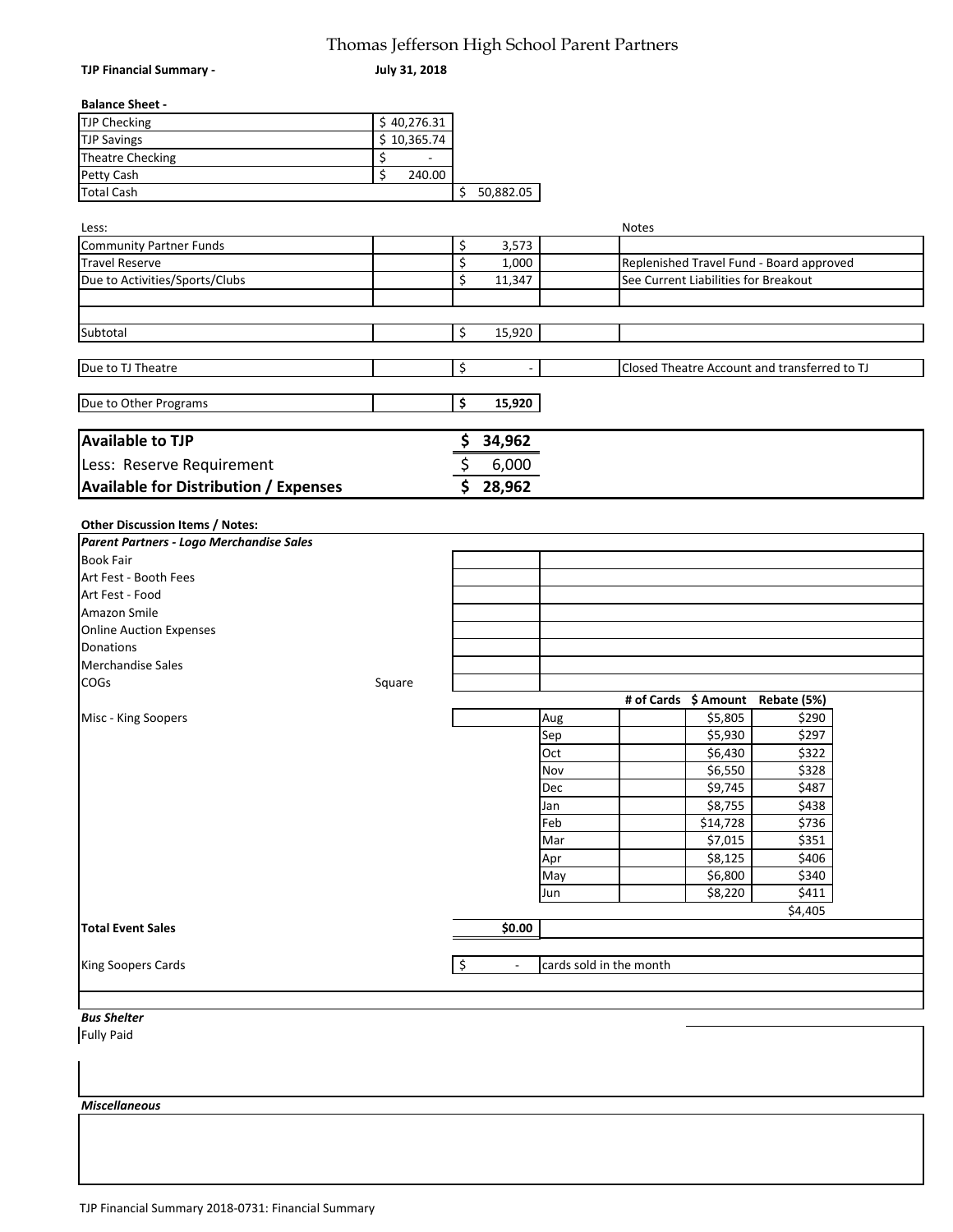#### Thomas Jefferson High School Parent Partners

| <b>TJP Club/Activity Summary</b> | July 31, 2018 |          |                           |           |                    |
|----------------------------------|---------------|----------|---------------------------|-----------|--------------------|
|                                  | Beginning     |          |                           | Ending    |                    |
|                                  | Balance -     |          | May                       | Balance - |                    |
|                                  | 7/1/2018      | Receipts | Expenditures Expenditures |           | 7/31/2018 Comments |
| <b>Community Partner Funds</b>   | 3,573         |          |                           | 3,573     |                    |
| <b>Travel Reserve</b>            | 1,000         |          |                           | 1,000     |                    |
| Class of 2018                    | 1,893         |          |                           | 1,893     |                    |
| Class of 2019                    | 4,633         |          |                           | 4,633     |                    |
| Class of 2020                    | 3,035         |          |                           | 3,035     |                    |
| Class of 2021                    | 200           |          |                           | 200       |                    |